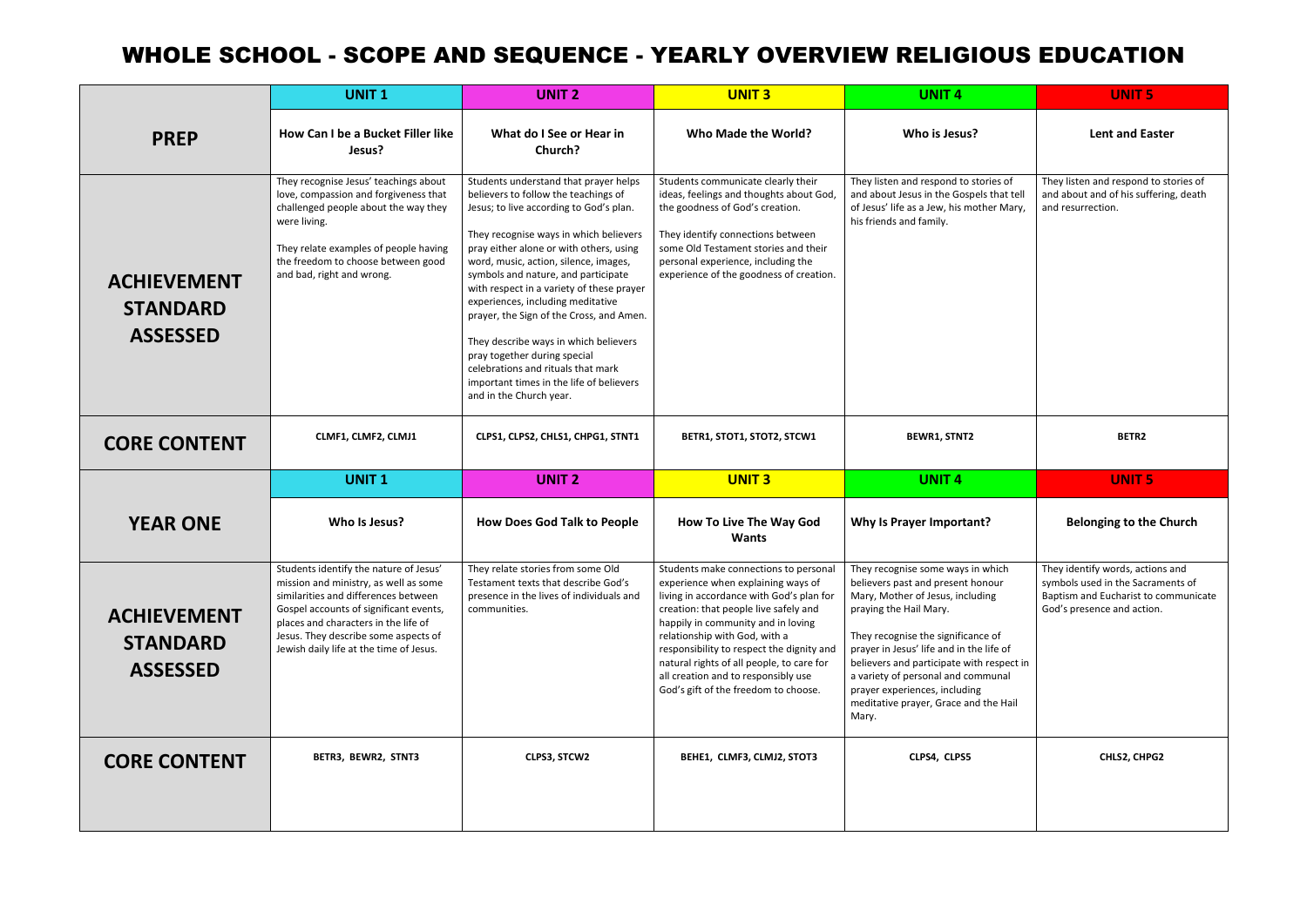|                                                          | <b>UNIT1</b>                                                                                                                                                                                                                                                                                                                                                                        | <b>UNIT 2</b>                                                                                                                                                                                                                                                                                                                                                                                                                         | <b>UNIT 3</b>                                                                                                                                                                                                                                                                                                                                                                                                                                                                                                              | <b>UNIT4</b>                                                                                                                                                                                                                                                                                                                                                                                                                                 |                                                                                                                                                                                                                                                                                                                              |
|----------------------------------------------------------|-------------------------------------------------------------------------------------------------------------------------------------------------------------------------------------------------------------------------------------------------------------------------------------------------------------------------------------------------------------------------------------|---------------------------------------------------------------------------------------------------------------------------------------------------------------------------------------------------------------------------------------------------------------------------------------------------------------------------------------------------------------------------------------------------------------------------------------|----------------------------------------------------------------------------------------------------------------------------------------------------------------------------------------------------------------------------------------------------------------------------------------------------------------------------------------------------------------------------------------------------------------------------------------------------------------------------------------------------------------------------|----------------------------------------------------------------------------------------------------------------------------------------------------------------------------------------------------------------------------------------------------------------------------------------------------------------------------------------------------------------------------------------------------------------------------------------------|------------------------------------------------------------------------------------------------------------------------------------------------------------------------------------------------------------------------------------------------------------------------------------------------------------------------------|
| <b>YEAR TWO</b>                                          | Who Is The Church?                                                                                                                                                                                                                                                                                                                                                                  | <b>What Is Reconciliation?</b>                                                                                                                                                                                                                                                                                                                                                                                                        | How Can We Be Stewards Of<br>Creation?                                                                                                                                                                                                                                                                                                                                                                                                                                                                                     | <b>What Messages Can Be Found In</b><br>Scripture?                                                                                                                                                                                                                                                                                                                                                                                           |                                                                                                                                                                                                                                                                                                                              |
| <b>ACHIEVEMENT</b><br><b>STANDARD</b><br><b>ASSESSED</b> | Students pose questions about the life<br>and times of Jesus and use sources<br>provided to answer these questions.<br>They make connections between Jesus'<br>teachings and actions and the way<br>members of the Church community live<br>today.<br>They participate with respect in a<br>variety of personal and communal<br>prayer experiences, including<br>meditative prayer. | They recognise choices that harm an<br>individual and their loving relationships<br>with God, with others and with all<br>creation. They explain ways in which<br>believers seek to heal these<br>relationships through reconciliation and<br>how they celebrate reconciliation in the<br>Sacrament of Penance.<br>They participate with respect in a<br>variety or personal and communal<br>prayer including prayers of forgiveness. | Students recognise the sacredness of<br>God and all creation, especially human<br>life. They identify ways in which human<br>beings respond to the call to be co-<br>creators and stewards of God's<br>creation. Drawing on their own<br>experiences, they suggest ways to<br>pursue peace and justice out of respect<br>for human life and all creation.<br>They recognise that prayer and the<br>wisdom of the saints help the believer<br>to nurture their relationship with God,<br>with others and with all creation. | Students analyse some teachings and<br>actions of Jesus depicted in New<br>Testament texts that reveal aspects of<br>God's nature. They discuss their ideas<br>about God's relationship with the<br>Jewish people as described in some Old<br>Testament stories.                                                                                                                                                                             |                                                                                                                                                                                                                                                                                                                              |
| <b>CORE CONTENT</b>                                      | CHPG3, CHCH1, STNT4, STNT6                                                                                                                                                                                                                                                                                                                                                          | BETRE4, CLMF5, CLMJ3, CLPS6,<br>CLPS7, CHLS3                                                                                                                                                                                                                                                                                                                                                                                          | BEHE2, CLMF4, STCW3                                                                                                                                                                                                                                                                                                                                                                                                                                                                                                        | BEWR3, STOT4, STOT5, STNT5                                                                                                                                                                                                                                                                                                                                                                                                                   |                                                                                                                                                                                                                                                                                                                              |
|                                                          | <b>UNIT1</b>                                                                                                                                                                                                                                                                                                                                                                        | <b>UNIT 2</b>                                                                                                                                                                                                                                                                                                                                                                                                                         | <b>UNIT 3</b>                                                                                                                                                                                                                                                                                                                                                                                                                                                                                                              | <b>UNIT4</b>                                                                                                                                                                                                                                                                                                                                                                                                                                 | <b>UNIT 5</b>                                                                                                                                                                                                                                                                                                                |
|                                                          |                                                                                                                                                                                                                                                                                                                                                                                     |                                                                                                                                                                                                                                                                                                                                                                                                                                       |                                                                                                                                                                                                                                                                                                                                                                                                                                                                                                                            |                                                                                                                                                                                                                                                                                                                                                                                                                                              |                                                                                                                                                                                                                                                                                                                              |
| <b>YEAR THREE</b>                                        | Why Be Good?                                                                                                                                                                                                                                                                                                                                                                        | Who Was Jesus?                                                                                                                                                                                                                                                                                                                                                                                                                        | How Do I Belong To A Parish?                                                                                                                                                                                                                                                                                                                                                                                                                                                                                               | <b>God's Relationship With People</b>                                                                                                                                                                                                                                                                                                                                                                                                        | Why Do We Pray?                                                                                                                                                                                                                                                                                                              |
| <b>ACHIEVEMENT</b><br><b>STANDARD</b><br><b>ASSESSED</b> | Students explain how the Scriptures<br>provide a foundation for living a moral<br>life, including respect for basic human<br>rights and acknowledgement of<br>responsibilities, in particular to the poor<br>and disadvantaged.                                                                                                                                                     | Students locate information about the<br>cultural contexts in which the Gospels<br>were written and the text types used by<br>the human authors of New Testament<br>texts. They use this information about<br>texts to discuss ideas about the life and<br>teaching of Jesus, including the<br>Christian belief that Jesus is the<br>Messiah.                                                                                         | They explain ways in which the<br>Sacraments of Initiation (Baptism,<br>Confirmation, Eucharist) welcome and<br>strengthen members of the Church<br>community. They describe significant<br>people, events and features of a parish<br>and diocese, past and present, including<br>the collaboration of clergy, religious<br>and laity.                                                                                                                                                                                    | Students select and use information,<br>ideas and events in texts (including key<br>stories from the Torah; images of God<br>used by the human authors of Old<br>Testament scriptures; and prayers<br>attributed to the saints) to express their<br>ideas about God's relationship with<br>people as individuals and communities;<br>God's presence and action in daily life<br>experiences; and the order and<br>harmony in God's creation. | They identify prayers of thanksg<br>and prayers of praise, including<br>the Father [Glory Be] and demo<br>understanding of the significand<br>these forms of prayer for Christi<br>They participate respectfully in<br>of prayer experiences, including<br>meditative prayer, prayers of<br>thanksgiving and prayers of prai |

| ound In                                                                                    |                                                                                                                                                                                                                                                                                                                                                                        |
|--------------------------------------------------------------------------------------------|------------------------------------------------------------------------------------------------------------------------------------------------------------------------------------------------------------------------------------------------------------------------------------------------------------------------------------------------------------------------|
| gs and<br>$\mathcal{N}$<br>ects of<br>r ideas<br>he<br>ome Old                             |                                                                                                                                                                                                                                                                                                                                                                        |
| TNT5                                                                                       |                                                                                                                                                                                                                                                                                                                                                                        |
|                                                                                            | <b>UNIT 5</b>                                                                                                                                                                                                                                                                                                                                                          |
|                                                                                            |                                                                                                                                                                                                                                                                                                                                                                        |
| People                                                                                     | Why Do We Pray?                                                                                                                                                                                                                                                                                                                                                        |
| ation,<br>ding key<br>of God<br>blC<br>ers<br>ress their<br>with<br>nunities;<br>aily life | They identify prayers of thanksgiving<br>and prayers of praise, including Glory to<br>the Father [Glory Be] and demonstrate<br>understanding of the significance of<br>these forms of prayer for Christians.<br>They participate respectfully in a variety<br>of prayer experiences, including<br>meditative prayer, prayers of<br>thanksgiving and prayers of praise. |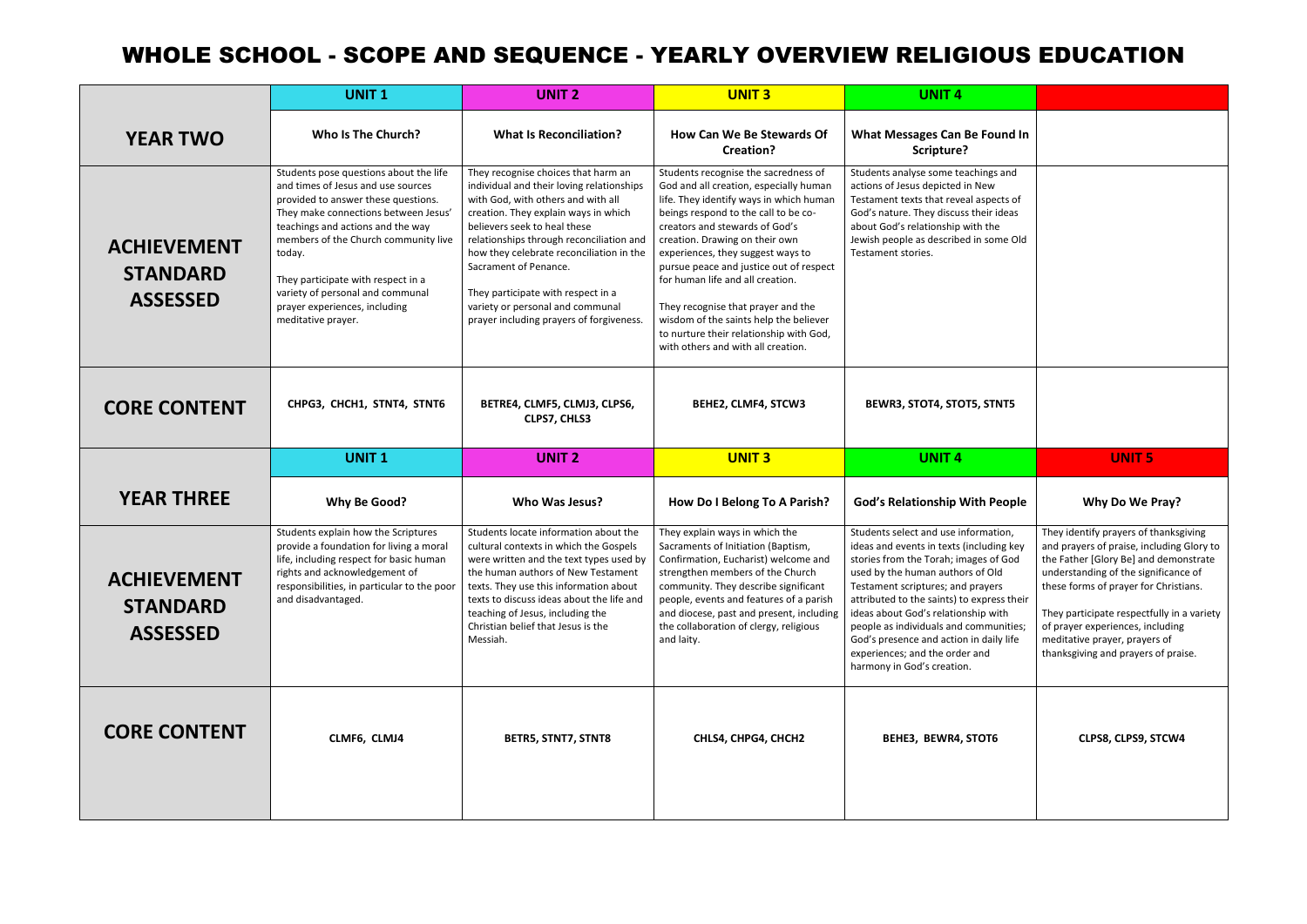|                                                          | <b>UNIT1</b>                                                                                                                                                                                                                                                                                                                                                                                           | <b>UNIT 2</b>                                                                                                                                                                                                                                                                                  | <b>UNIT3</b>                                                                                                                                                                                                                                                                                                                                                                                                                       | <b>UNIT4</b>                                                                                                                                                                                                                                                                                                                                                                                                                                                                | <b>UNIT 5</b>                                                                                                                                                                                                                                               |
|----------------------------------------------------------|--------------------------------------------------------------------------------------------------------------------------------------------------------------------------------------------------------------------------------------------------------------------------------------------------------------------------------------------------------------------------------------------------------|------------------------------------------------------------------------------------------------------------------------------------------------------------------------------------------------------------------------------------------------------------------------------------------------|------------------------------------------------------------------------------------------------------------------------------------------------------------------------------------------------------------------------------------------------------------------------------------------------------------------------------------------------------------------------------------------------------------------------------------|-----------------------------------------------------------------------------------------------------------------------------------------------------------------------------------------------------------------------------------------------------------------------------------------------------------------------------------------------------------------------------------------------------------------------------------------------------------------------------|-------------------------------------------------------------------------------------------------------------------------------------------------------------------------------------------------------------------------------------------------------------|
| <b>YEAR FOUR</b>                                         | <b>Why Is Community Living</b><br>Important?                                                                                                                                                                                                                                                                                                                                                           | How Do We Find God In The<br>Bible?                                                                                                                                                                                                                                                            | <b>What Happens In Communities</b><br><b>When Times Get Tough?</b>                                                                                                                                                                                                                                                                                                                                                                 | <b>What Rituals, Prayers And</b><br><b>Actions Help Believers In Their</b><br>Life Journey?                                                                                                                                                                                                                                                                                                                                                                                 | <b>How Can The Sacraments Of</b><br><b>Healing Help Believers In Their</b><br>Lives?                                                                                                                                                                        |
| <b>ACHIEVEMENT</b><br><b>STANDARD</b><br><b>ASSESSED</b> | They recognise the Christian belief that<br>God, as Trinity, is relational in nature by<br>identifying and explaining some<br>Scriptural passages that express God as<br>Father, Son and Holy Spirit.<br>They explain how free choices result in<br>actions that affect the individual and<br>their community.<br>Students explain the significance of<br>community for Christians.                    | Students use the Bible's referencing<br>system to locate books, people, places<br>and things in the Bible. They identify a<br>variety of books and text types in the<br>Old Testament and New Testament and<br>explain how a reader uses this<br>knowledge to better understand God's<br>Word. | Students explain the significance of<br>community for Christians. They connect<br>ideas about living in community from<br>different texts (including the Decalogue<br>and the wisdom of St Paul) and from<br>the experiences of different<br>communities (including Jewish<br>communities in first century Palestine,<br>early Church communities in Australia<br>(c.1788 CE - c.1850 CE) and<br>contemporary Church communities). | They use an appropriate structure to<br>create prayers of blessing, petition and<br>intercession, and demonstrate<br>understanding of the significance of<br>these forms of prayer for Christian<br>communities.<br>They participate respectfully in a variety<br>of prayer experiences, including<br>meditative prayer and prayers of<br>blessing, petition and intercession.                                                                                              | They describe practices and<br>characteristics of contemporary<br>parishes and dioceses (including<br>celebration of the Sacraments of<br>Anointing of the Sick and Penance) and<br>explain how these are modelled on the<br>mission and ministry of Jesus. |
| <b>CORE CONTENT</b>                                      | BETR6, BEHE4, CLMF7, CLMJ5, CHPG5                                                                                                                                                                                                                                                                                                                                                                      | STOT7, STOT8, STNT9, STNT11                                                                                                                                                                                                                                                                    | BEWR5, CLMF8, CHCH3, STNT10,<br>STCW5                                                                                                                                                                                                                                                                                                                                                                                              | CLPS10, CLPS11, CLPS12                                                                                                                                                                                                                                                                                                                                                                                                                                                      | CHLS5, CHLS6                                                                                                                                                                                                                                                |
|                                                          | <b>UNIT1</b>                                                                                                                                                                                                                                                                                                                                                                                           | <b>UNIT 2</b>                                                                                                                                                                                                                                                                                  | <b>UNIT 3</b>                                                                                                                                                                                                                                                                                                                                                                                                                      | <b>UNIT4</b>                                                                                                                                                                                                                                                                                                                                                                                                                                                                | <b>UNIT 5</b>                                                                                                                                                                                                                                               |
| <b>YEAR FIVE</b>                                         | Why Is Prayer Important for<br><b>Communities of Believers?</b>                                                                                                                                                                                                                                                                                                                                        | How Does The Holy Spirit Help<br><b>Christians In Their Daily Lives?</b>                                                                                                                                                                                                                       | <b>Living and Acting According to</b><br><b>Jesus' Teachings</b>                                                                                                                                                                                                                                                                                                                                                                   | <b>Why Is Mary Significant In</b><br>Christianity?                                                                                                                                                                                                                                                                                                                                                                                                                          | Who Wrote The Gospels and<br>Why?                                                                                                                                                                                                                           |
| <b>ACHIEVEMENT</b><br><b>STANDARD</b><br><b>ASSESSED</b> | Students identify many ways in which<br>faith is shared and strengthened in<br>communities of believers, past and<br>present.<br>They describe the significance of<br>personal and communal prayer and<br>worship (including the Eucharist, the<br>Psalms, Sabbath rituals and prayers)<br>and the wisdom of the saints, including<br>St Mary of the Cross MacKillop, for<br>communities of believers. | They analyse information from a variety<br>of texts, including Scriptural references<br>to the Holy Spirit and the words,<br>symbols and actions of the Catholic Rite<br>of Confirmation, to explain the action of<br>the Holy Spirit in the lives of believers.                               | They describe ways in which believers<br>live according to Jesus' new<br>commandment of charity (love); and<br>make and act upon informed moral<br>choices.<br>They locate and record information<br>about the contribution of pioneering<br>Catholics in Australia (c.1850 CE -<br>c.1900 CE) to the preservation of faith<br>and the shaping of particular<br>communities, including Indigenous<br>communities.                  | They examine Mary's role as mother of<br>Jesus and mother of the Church. They<br>analyse the elements and features of<br>some Marian prayers (including the Hail<br>Mary, the Rosary and the Litany of the<br>Mary of Nazareth) to describe the role<br>of Marian prayer in the lives of<br>believers past and present. They<br>participate respectfully in a variety of<br>personal and communal prayer<br>experiences, including Marian prayers<br>and meditative prayer. | They use features of Gospel texts to<br>show how the Gospel writers shaped<br>their Gospels for particular<br>communities.                                                                                                                                  |
| <b>CORE CONTENT</b>                                      | BEHE5, BEWR6, STOT9, STCW6                                                                                                                                                                                                                                                                                                                                                                             | <b>BETR7, CHLS7</b>                                                                                                                                                                                                                                                                            | CLMF9, CLMJ6, CHCH4                                                                                                                                                                                                                                                                                                                                                                                                                | CLPS14, CLPS15, CHPG6                                                                                                                                                                                                                                                                                                                                                                                                                                                       | STNT12, STNT13                                                                                                                                                                                                                                              |